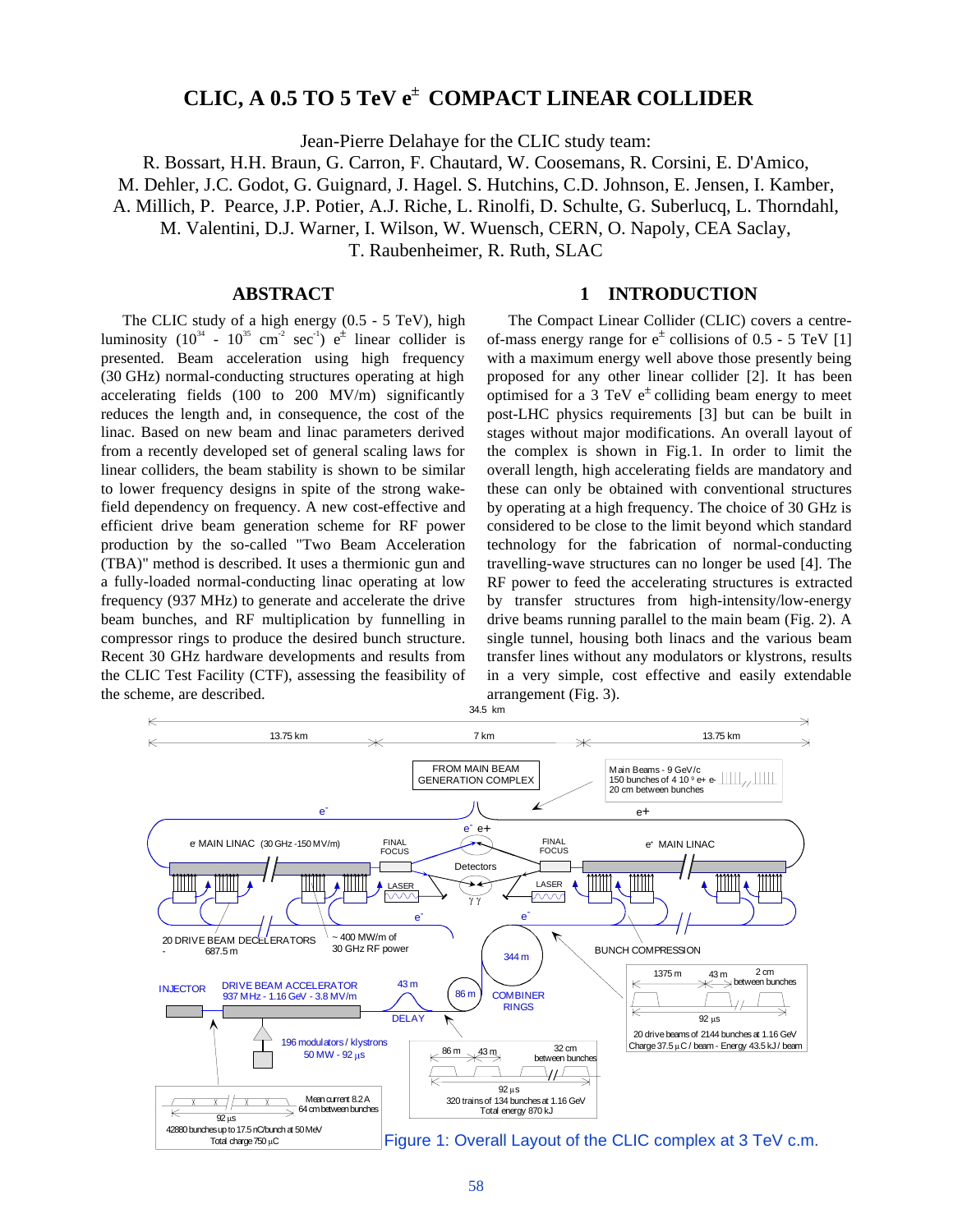Drive Beam Decelerator



Main Linac Accelerator





Figure 3: Tunnel cross-section.

## **2 MAIN PARAMETERS**

The main beam and linac parameters are listed in Table 1 for various colliding beam energies. Following SLC experience, the luminosity at the Interaction Point (I.P.) has been reduced by 20 % to take into account a 25% dilution of the nominal beam sizes due to nonperfect beam alignment during collisions. The luminosity *L* normalised to the RF power,  $P_{RF}$ , depends on a small number of parameters in both low and high beamstrahlung regimes:

$$
\frac{L_{Y \ll 1}}{P_{RF}} \propto \frac{\delta_B^{1/2}}{U_f} \frac{\eta_b^{RF}}{\varepsilon_{ny}^{*1/2}} \text{ and } \frac{L_{Y \gg 1}}{P_{RF}} \propto \frac{\delta_B^{3/2}}{U_f^{1/2} \beta_y^{*1/2}} \frac{\eta_b^{RF}}{\sigma_z^{1/2} \varepsilon_{ny}^{*1/2}} (1)
$$

where  $\delta_{\rm B}$ , is the mean energy loss,  $\eta_{\rm b}^{\rm RF}$  the RF to beam efficiency and  $U_f$ ,  $\sigma_z$ ,  $\beta_y$ ,  $\varepsilon^*$ <sub>ny</sub> the beam energy, bunch length, vertical beta function and vertical normalised beam emittance at the I.P respectively [5]. The parameters have been deduced from general scaling laws [5] covering more than a decade in frequency. These scaling laws, which agree with optimised linear collider designs, show that the beam blow-up during acceleration can be made independent of frequency for equivalent beam trajectory correction techniques. As a consequence

Table 1: Main beam and linac parameters

| Beam param. at I.P.                                | $0.5 \text{ TeV}$ | 1 TeV   | 3 TeV  | 5 TeV   |
|----------------------------------------------------|-------------------|---------|--------|---------|
| Luminosity $(10^{34} \text{cm}^{-1}\text{s}^{-1})$ | 0.5               | 1.1     | 10.6   | 14.9    |
| Mean energy loss (%)                               | 3.6               | 9.2     | 32     | 40      |
| Photons / electrons                                | 0.8               | 1.1     | 2.2    | 2.6     |
| Rep. Rate (Hz)                                     | 200               | 150     | 75     | 50      |
| $10^9$ e <sup><math>\pm</math></sup> / bunch       | 4                 | 4       | 4      | 4       |
| Bunches / pulse                                    | 150               | 150     | 150    | 150     |
| Bunch spacing (cm)                                 | 20                | 20      | 20     | 20      |
| H/V ε $(10^8 \text{ rad.m})$                       | 188/10            | 148/7   | 60/1   | 58/1    |
| Beam size (H/V) (nm)                               | 196/4.5           | 123/2.7 | 40/0.6 | 27/0.45 |
| Bunch length $(\mu m)$                             | 50                | 50      | 30     | 25      |
| Accel.gradient (MV/m)                              | 100               | 100     | 150    | 200     |
| Two linac length (km)                              | 7                 | 14      | 27.5   | 35      |
| <b>Accelerating Sections</b>                       | 10802             | 21604   | 43736  | 54802   |
| Power / section (MW)                               | 116               | 116     | 231    | 386     |
| $RF$ to beam effic. $(\%)$                         | 35.5              | 35.5    | 26.6   | 19.4    |
| $AC$ to beam effic. $(\%)$                         | 14.2              | 14.2    | 10.6   | 7.8     |
| AC power (MW)                                      | 68                | 102     | 206    | 310     |

and in spite of the strong dependence of wakefields on frequency, CLIC whilst operating at a high frequency but with a low charge per bunch *N*, a short bunch length  $\sigma_z$ , a strong focussing optics and a high accelerating gradient *G*, preserves the vertical emittance as well as low frequency linacs. The RF to beam transfer efficiency is optimised by using a large number of bunches and by choosing an optimum accelerating section length. In spite of the reduced charge per bunch and the high gradient, excellent RF to beam efficiency is obtained because the time between bunches is shorter and the shunt impedance of the accelerating structures is higher.

Up to 1 TeV, where the beamstrahlung parameter  $Y<1$ , the beam parameters are chosen to have a small  $\delta_{p}$ . To limit the power consumption above 1 TeV,  $\varepsilon_{\text{av}}$  is reduced and Y allowed to be  $>>1$ . In this regime (see Eq.1) high frequency linacs are very favourable because  $\sigma_z$  is small. As a consequence, even with  $Y >> 1$ , neither the *L* spectrum (Fig. 4), nor the number of emitted gammas which increase the background in the detector, significantly deteriorate with energy [1] (see Table 1).



Figure 4: Luminosity distribution with energy.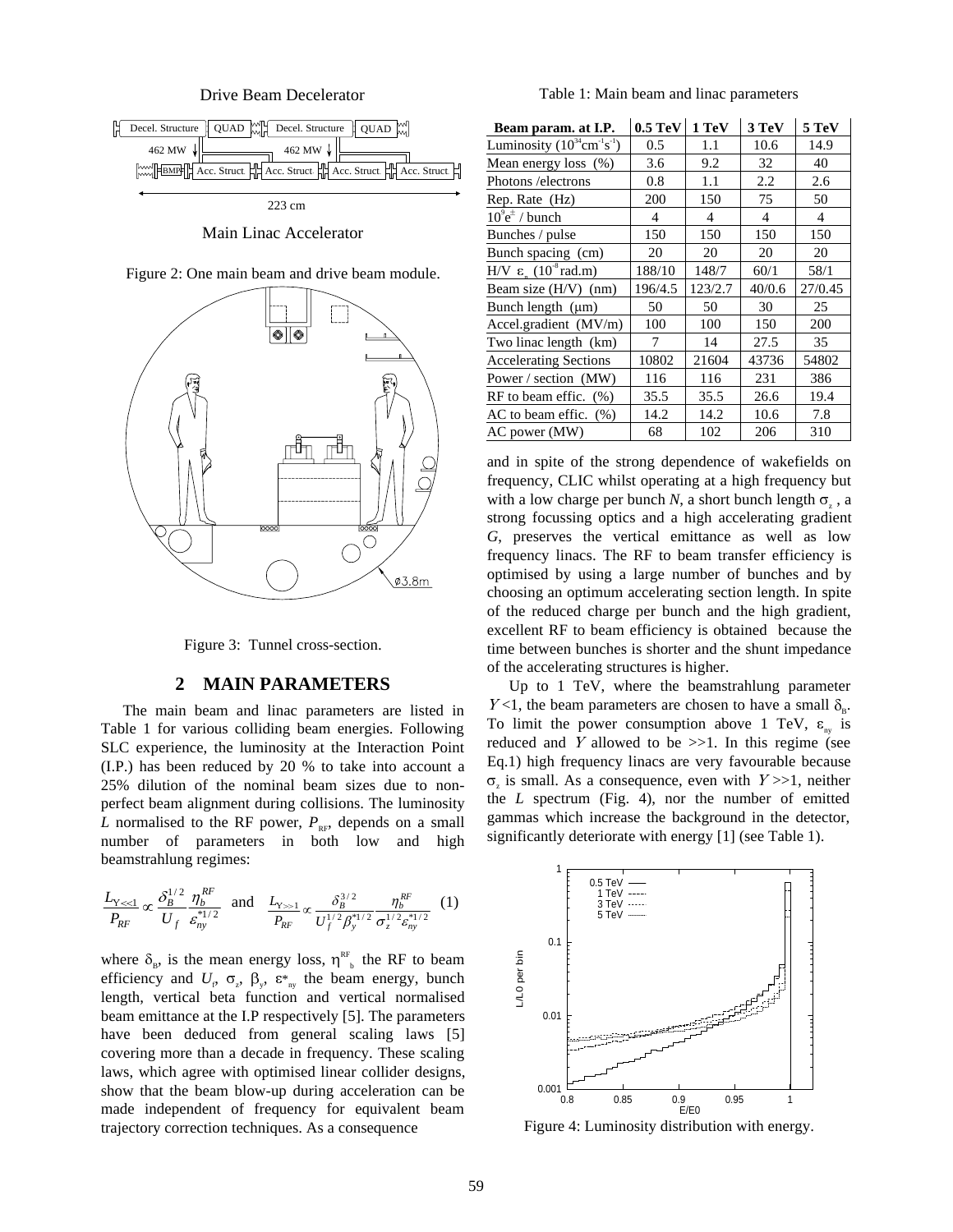## **3 MAIN LINAC**

The effects of the strong 30 GHz wakefields  $(W<sub>r</sub>)$  can be kept moderate by choosing  $N$  to be small  $(4\ 10^9)$  at all energies) and  $\sigma$ <sub>z</sub> at the lower limit that results from the momentum spread acceptance of the final focus. With a high gradient *G* and strong focusing, the single bunch blow-up  $\Delta \varepsilon_{\rm w}$  at all energies can be kept below  $\approx 100\%$ (Fig. 5) [6]. To obtain the values of *L* given in Table 1 requires a gradual reduction in the injected  $\varepsilon_{\rm m}$  from 5 10<sup>-8</sup> rad.m at  $0.5$  TeV to  $0.5 10<sup>8</sup>$  rad.m at  $5$  TeV. Limiting the overall  $\Delta \varepsilon_{\text{av}}$  relies in part on the use of bumps which are created locally at 5-10 positions along the linac by misaligning a few upstream cavities. The effects of these bumps are used to minimise the local  $\varepsilon_{\text{av}}$  (Fig. 5). Without these bumps, dispersive effects are  $\approx 10$  times weaker than  $W_{\tau}$  effects. The average lattice  $\beta$ -function starts from  $\approx$  4-5 m and is scaled approx. as (energy)<sup>0.5</sup>. The FODO lattice is made up of sectors with equi-spaced quadrupoles of the same length and normalised strength, with matching insertions between sectors. The RF cavities and quadrupoles are pre-aligned to 10 and 50  $\mu$ m respectively using a stretched-wire positioning system. The off-set misalignments of the beam position monitors (BPMs) are measured as follows. A section of 12 quadrupoles is switched off, and with the beam centred in the two end BPMs of this section, the relative mis-alignment of the other monitors are measured with an accuracy of  $0.1 \mu m$ . The beam trajectory and ground motion effects are corrected by a 1-to-1 correction. BNS damping is achieved by running off-crest of the RF-wave by  $6^{\circ}$  to  $10^{\circ}$ . Multiple bunches are required to obtain high luminosities. The multi-bunch  $\Delta \varepsilon_{av}$  is  $\approx 20\%$ . To make the 150-bunch train stable requires a strong reduction of  $W_T$  [7]. Each cell of the 150-cell structure [8] is damped by its own set of four radial waveguides (Fig. 6) giving a *Q* of 16 for the lowest dipole mode. A simple linear taper of the iris dimension provides a de-tuning frequency spread of 2 GHz (5.4%). Calculations of the transverse wakefields in this structure with non-perfect loads indicate a short-range level of about 1000 V/( $pC$  mm m) decreasing to less than 1 % at the second bunch and with a long time level below 0.1 %.



Figure 5: Emittance variation along the main linac.



Figure 6: 30 GHz Tapered Damped Structure.

#### **4 THE RF POWER SOURCE**

The RF power for each 687.5 m section of the main linac is provided by a secondary low-energy highintensity electron beam which runs parallel to the main linac. The power is generated by passing this electron beam through energy-extracting RF structures (transfer structures) in the so-called "Drive Beam Decelerator". For the 3 TeV c.m. collider there are 40 drive beams (20 per linac). Each drive beam has an energy of 1.16 GeV and consists of 2144 bunches with a spacing of 2 cm and a maximum charge per bunch of 17.5 nC. These 20 drive beams, spaced at intervals of 1.375 km, are produced as one long pulse by one of the two drive beam generators. By sending this drive beam train towards the on-coming main beam, different time slices of the pulse can be used to power separate sections of the main linac (see Fig. 1). This drive beam is generated as follows [9]. All the bunches (for 20 drive beams) are first generated and accelerated with a spacing of 64 cm as one long continuous train in a normal-conducting fully-loaded 937 MHz linac operating at a gradient of 3.8 MV/m (Fig.1). This  $8.2 \text{ A}$  92 us continuous beam can be accelerated with an RF/beam efficiency  $\approx$  97%. After acceleration the continuous train of 42880 bunches is split up into 320 trains of 134 bunches using the combined action of a delay line and a grouping of bunches in odd and even RF buckets. These trains are then combined in a 86 m circumference ring by interleaving four successive bunch trains over four turns to obtain a distance between bunches at this stage of 8 cm. A second combination using the same mechanism is subsequently made in a similar, larger 344 m circumference ring, yielding a final distance between bunches of 2 cm. The energy-extracting transfer structures consist of 4 periodically-loaded rectangular waveguides coupled to a circular beam pipe. Each 80 cm long structure provides 462 MW of 30 GHz RF power, enough to feed two accelerating structures. For stability in the drive beam decelerator, these structures have also to be damped to reduce long-range transverse wakefield effects.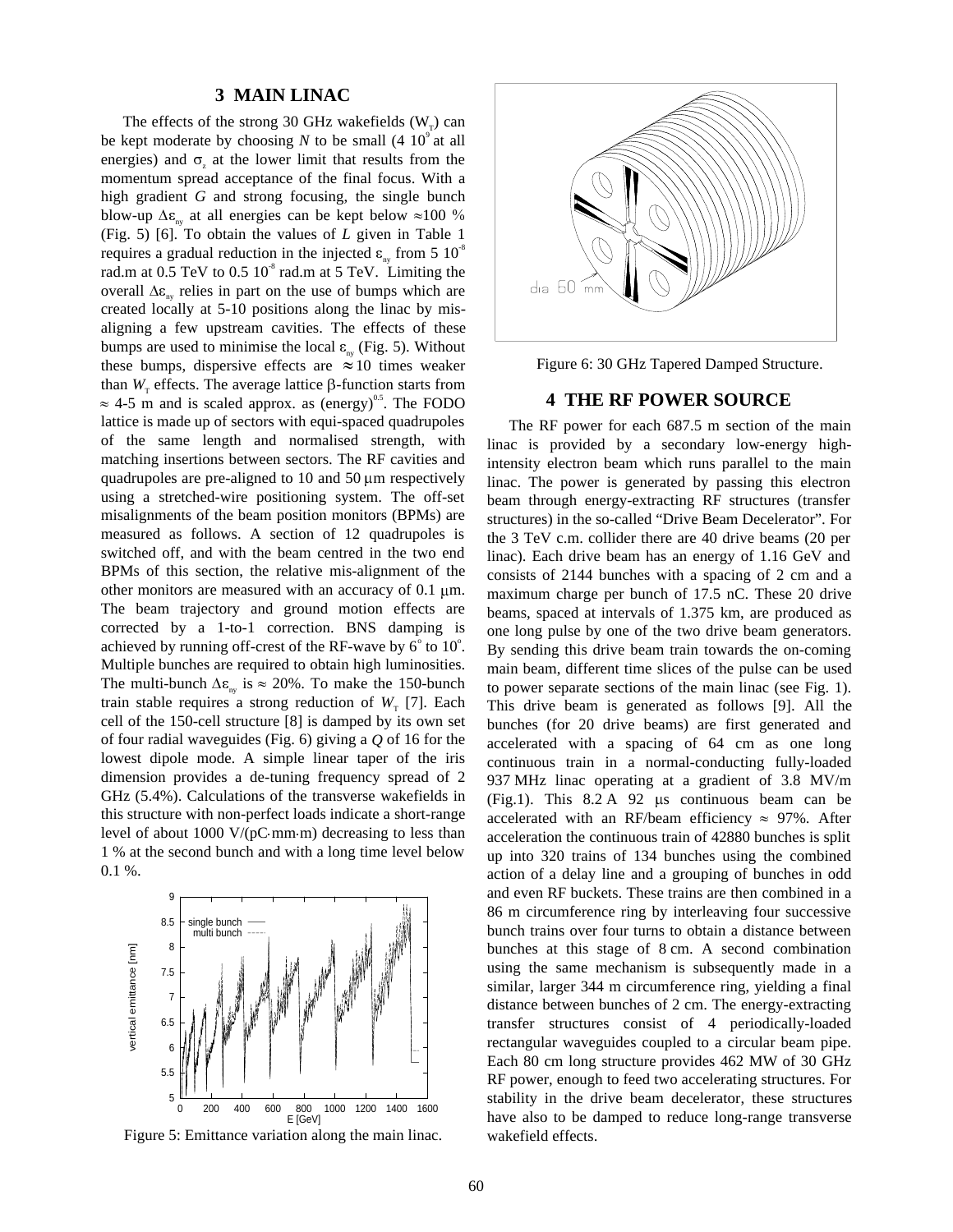

Figure 7: Layout of the injector complex of the main beams.

# **5 INJECTOR OF MAIN BEAMS**

The layout of the centrally-located injector complex of the main beams [10] is shown in Fig.7. To reduce costs the same linacs accelerate both electrons and positrons on consecutive RF pulses. The positrons are produced by standard technology already in use at the SLC but with improved performance due to the larger acceptance of the L-band capture linac. Both the electron and positron beams are damped transversely in specially designed damping rings for low emittances [11]. The damping rings are made up of arcs based on a Theoretical Minimum Emittance (TME) lattice and straight sections equipped with wigglers. The positrons are pre-damped in a pre-damping ring. The generation of extremely low emittances (5  $10^{-7}$  and 5  $10^{-9}$  rad.m. in the horizontal and vertical planes respectively), required for the 3 and 5 TeV CLIC designs, is still under study and may require additional wigglers or another damping ring. The bunches are compressed in two stages in magnetic chicanes [12], the first one after the damping ring using 3 GHz structures, the second one just before injection into the main linac with 30 GHz structures.

# **6 THE BEAM DELIVERY**

 A new multi-bunch Final Focus (FF) design for the 0.5 TeV machine has recently been studied [13]. It is based on a crossing angle of 5 mrad and can be run with, or without crab-crossing cavities if a 20% reduction in luminosity can be accepted. The last quadrupole is split into a 48 mm large-bore *SC* one and a smaller 13.7 mm normal-conducting one. The outgoing beam is deflected by the first quadrupole into the field-free region of the second. The free distance between quadrupoles is  $3 \text{ m}$ ,  $\beta$ is chosen to be 0.1 mm to avoid the Oide synchrotron radiation limit in the final magnets and to prevent high chromaticity. Using this doublet, the final telescope has a de-magnification of 12x30. The momentum acceptance of the FF system is  $\approx 1\%$ . The possible use of this system at higher energies requires further study. Scaling the FF length (including the chromaticity correction section which has two pairs of sextupoles) with  $\gamma^{0.5}$ , gives  $\approx$ 0.8 km at 1 TeV and 1.4 km at 3 TeV. The collimation section has not yet been studied however scaling the JLC design gives  $\approx 2$  km at 3 TeV, resulting in a total  $\approx 7$  km for the whole beam delivery system.



Fig. 8: Demonstration of the Two Beam Acceleration in the CLIC Test Facility